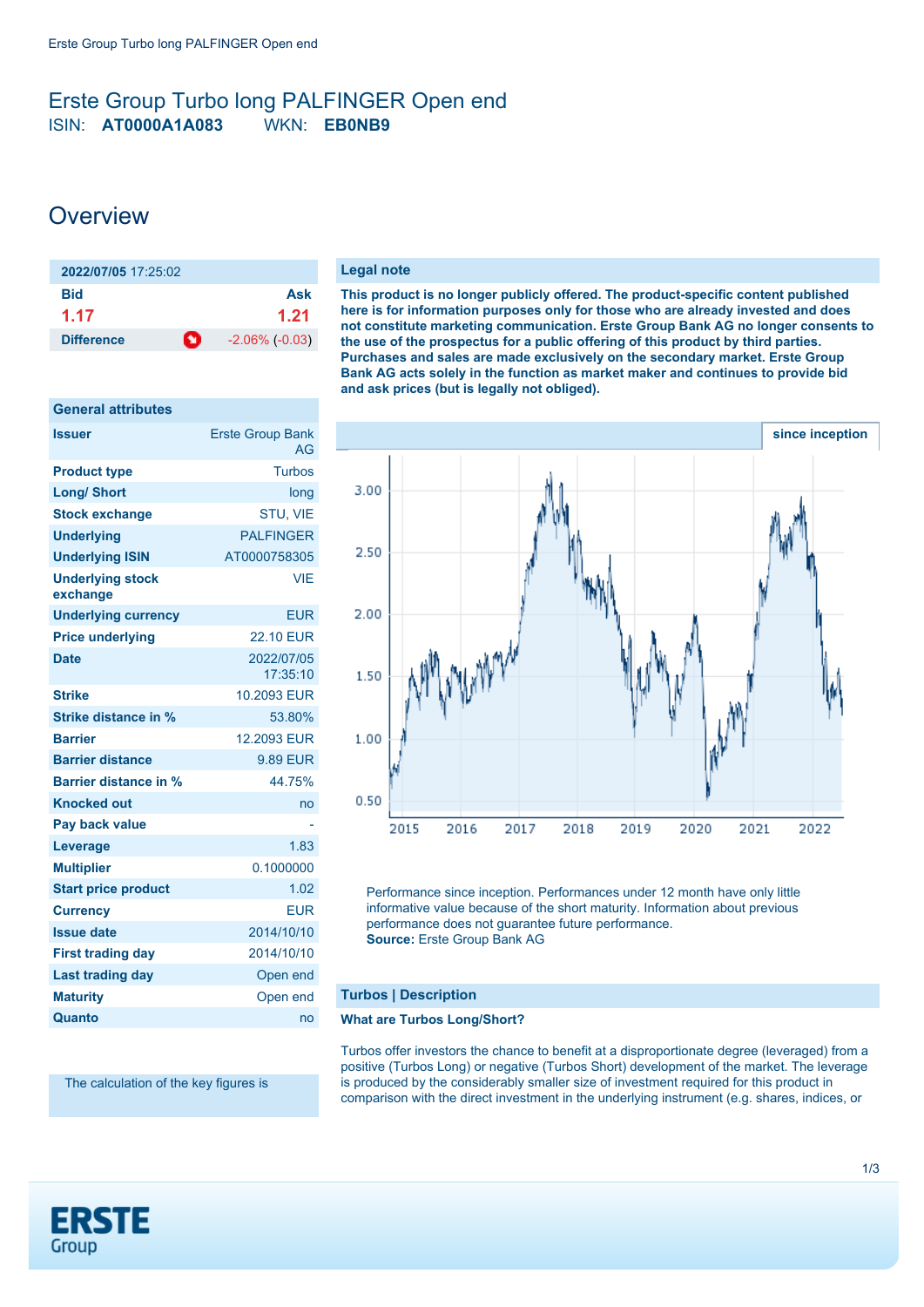based on the most recently delivered price of the underlying (see date/time stamp in tab underlying).

#### **Price information**

| <b>Today open</b>           | 1.25  |
|-----------------------------|-------|
| <b>Today high</b>           | 1.25  |
| <b>Today low</b>            | 1.16  |
| <b>Close (previous day)</b> | 1.22  |
| Spread in %                 | 3.31% |
| <b>Spread absolute</b>      | 0.04  |
| <b>Spread harmonised</b>    | 0.40  |
| High price (52 weeks)       | 2.96  |
| Low price (52 weeks)        | 1.15  |
|                             |       |

#### **Performance**

| <b>Performance YTD in %</b>         | $-50.52%$ |
|-------------------------------------|-----------|
| <b>Performance 1 month in %</b>     | $-24.20%$ |
| <b>Performance 6 months in %</b>    | $-51.82%$ |
| Performance 1 year in %             | $-53.88%$ |
| Performance 3 years in %            | $-28.74%$ |
| Performance 5 years in %            | $-60.79%$ |
| Performance since inception in<br>% | $+16.67%$ |

commodities). As a basic rule, the lower the purchase price of the Turbo, the higher the leverage. Just like an option, the Turbo, too, has a strike price. This price is set by the issuer and is integral to the establishment of the leverage. The leverage is calculated by dividing the strike price by the price of the Turbo while bearing in mind the exchange ratio. In contrast to options, the leverage is largely independent of the intensity of fluctuation (i.e. volatility) of the underlying.

The price of a Turbo depends on the performance of the underlying, with the strike price and the barrier representing the crucial parameters. The margin between the price of the underlying and the strike price determines the intrinsic value of the Turbo. It changes in accordance with the price movements of the underlying, but at a disproportionate degree due to the respective leverage. Once the price of the underlying reaches or falls below (Turbos Long), or reaches or rises above (Turbos Short) the barrier, the product becomes worthless immediately, and investors receive at best a marginal residual compensation.

Even slight fluctuations of the underlying can trigger gains for the investor on account of the leverage effect. However, the high potential return is juxtaposed by the possible total loss of the capital invested.

#### **How do Turbos Long work?**

With a Turbo Long investors benefit disproportionately from rising prices of the underlying. Price movements in the underlying are levered in accordance with the chosen strike price. The intrinsic value is equal to the difference between the price of the underlying and the strike price. This means that the price of the Turbo Long increases when the price of the underlying increases.

The barrier of Turbos Long is below the current price of the underlying. If the price of the underlying falls to or below the barrier, the investor incurs a total loss of capital or investors receive at best a marginal residual compensation.

#### **Secondary market**

From the value date onwards the certificates can be traded on each stock exchange day during trading hours. However, Erste Group Bank AG cannot guarantee the existence or maintenance of an active market throughout the entire life of the certificate. The issuer will, as a rule, continuously quote prices, but is not obligated to do so. Neither is the issuer obligated to redeem the certificates. During the life of the certificate its price will be significantly determined by the general development of interest rates, the fluctuations on the capital market, and the general economic scenario.